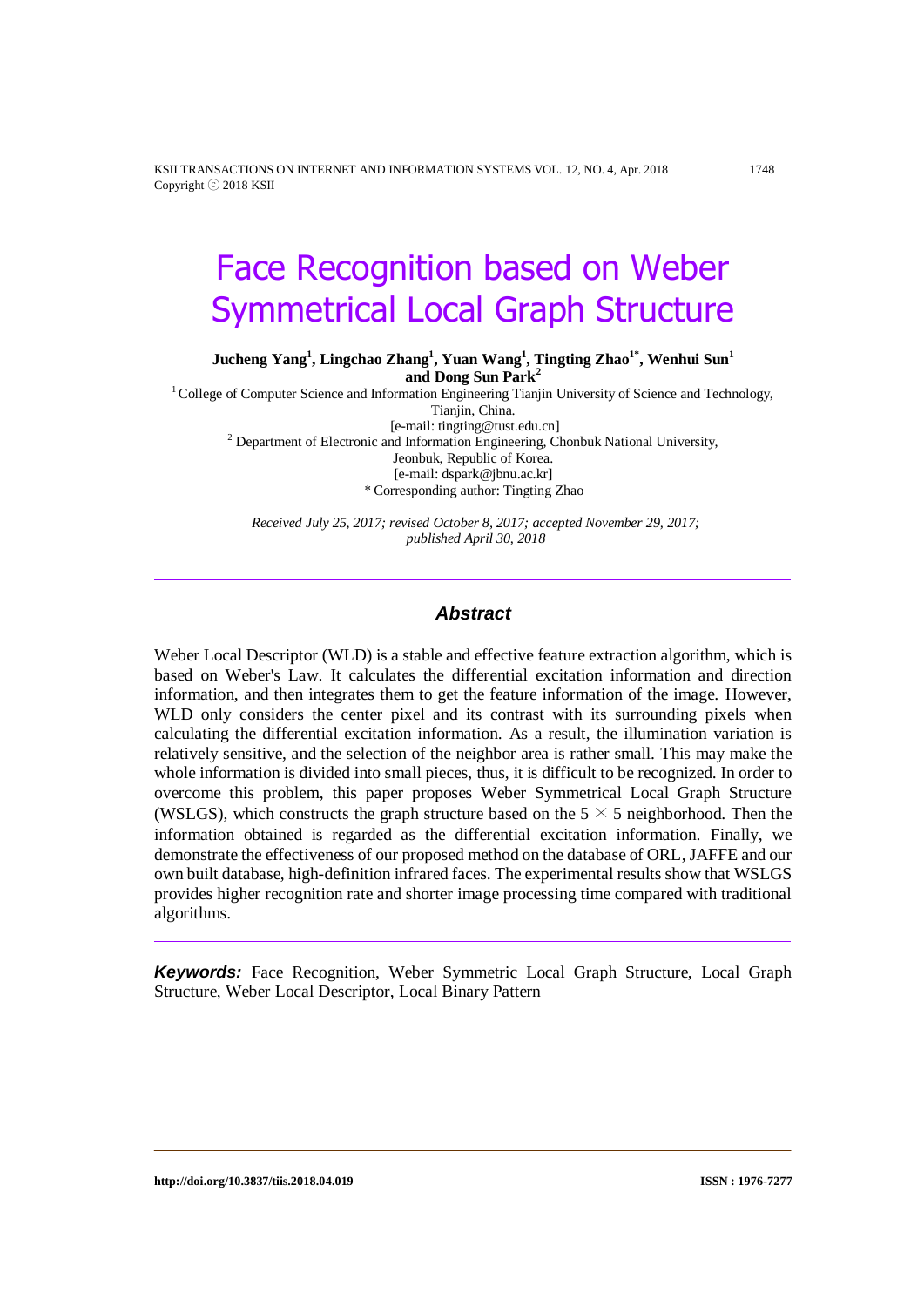## **1. Introduction**

**A**utomatic human identification is one of the interesting categories in biometric information which has attracted much attention recently  $[1]$ . Face recognition is one important way of human identification due to the way of non-contact acquisition and friendly interactive interface. Face recognition technology can be applied in a wide range of fields, such as identity authentication, access control and so on. The goal is to identify faces in a still image or video regardless of variations such as pose, illumination, occlusion and expression.

A complete face recognition system includes three modules, i.e. face detection, feature extraction and face matching [2]. Feature extraction is an important step. It can overcome the influence from different environments and extract the representative features which have a great impact on the recognition rates. Over the past few decades, many algorithms are proposed to extract the facial features.

In 1994, Local Binary Pattern was proposed [3], which describes the local texture information of the image and extracts features by comparing the center pixel value with its surrounding pixel value. Subsequently, many local algorithms have been proposed on the basis of LBP. The CS-LBP [4] operator proposed by Heikkilä et al. and the DLBP [5] operator proposed by Yang et al. have achieved good results. Weber Local Descriptor (WLD) is a stable and effective feature extraction algorithm  $[6]$ , which was proposed by Chen Jie et al.. The operator calculates image differential excitation and direction information, and integrates them together. After that, Abusham [7] et al. employed the concept of graph structure for feature extraction and proposed the algorithm of Local Graph Structure (LGS), which has been demonstrated with good performance. In 2014, Mohd et al. [8] proposed a Symmetrical Local Graph Structure (SLGS) algorithm, which took balanced advantage of the pixels in the right side and left side of target pixel.

This paper proposes the algorithm of Weber Symmetrical Local Graph Structure (WSLGS), which is inspired by WLD, LGS and SLGS. The algorithm is based on the neighborhood of 5×5. It constructs symmetric graph structure in two diagonals directions based on the original LGS algorithm and SLGS algorithm, and see it as the differential excitation in the WSLGS algorithm. Then, the differential excitation information is integrated with the information of the WLD algorithm to get the features of the center pixel. In the implementation, we apply principle component analysis (PCA) [9] [10] to reduce the dimensionality of the feature matrix, where the principal component contribution rate is set to 0.95. Then, we employ Extreme Learning Machine (ELM) [11] [12] to classify the images. Through the experiments conducted on ORL, JAFFE and high-definition infrared face database which is built by ourselves, we conclude that the recognition rate of WSLGS algorithm and the time of image processing are better than the traditional algorithms.

The rest of this article is organized as follows. The second section reviews the algorithms of WLD and LGS; Section 3 gives the detailed information of our proposed algorithm, WSLGS; Section 4 shows the experimental results on ORL, JAFFE and high definition infrared face database; Finally, we conclude this manuscript in Section 5.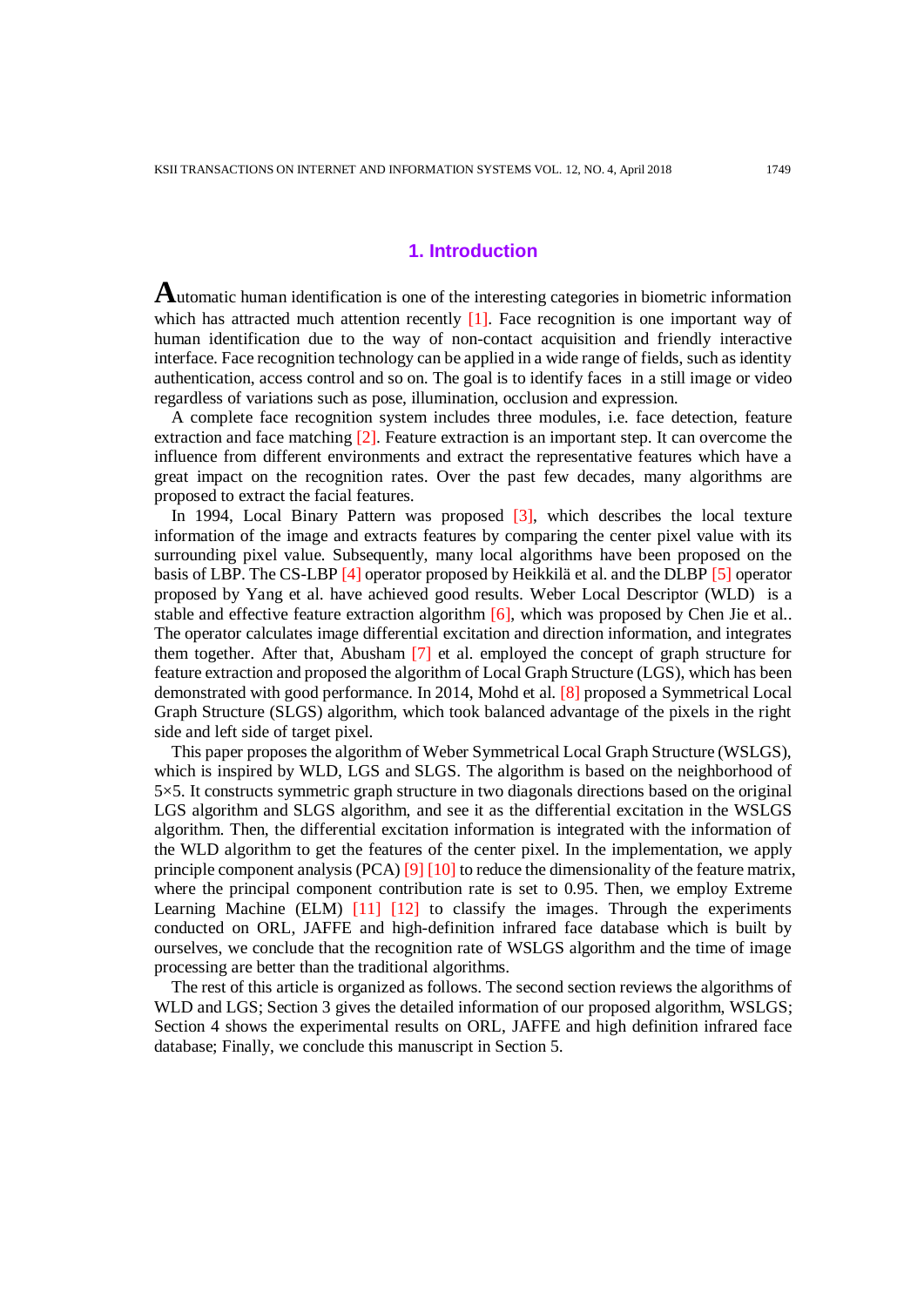#### **2. Related Work**

#### **2.1 Weber Local Descriptor**

The idea of WLD operator is inspired by Weber's law [13]. The content of Weber's law is that the difference threshold of sensation changes regularly with the change of the original stimulus. The regularity can be expressed as:

$$
\frac{\Delta I}{I} = k \tag{1}
$$

*I* is the background intensity,  $\Delta I$  is the perceptual increment threshold. And *k* is a Weber fraction, which is set as a constant.

According to Weber's law, Chen Jie et al. introduced the differential stimulus and the direction of two stimulus in the description of image texture [6]. The differential excitation value is obtained by calculating the ratio of the center pixel value and the difference between center pixel and its surrounding pixels in the  $3 \times 3$  neighborhood, which can be formulated as:

$$
WLD(x_c) = \arctan\left[\sum_{i=0}^{P-1} \left(\frac{x_i - x_c}{x_c}\right)\right]
$$
 (2)

where *P* is the size of neighborhood area, which is 9.  $x_c$  represents the central pixel and  $x_i$ represents the surrounding pixels.

The direction is the gradients of the image in the direction of horizontal and vertical, which is denoted as:

$$
WLD(x_c) = \arctan\left[\alpha \sum_{i=0}^{P-1} \left(\frac{x_i - x_c}{x_c + \lambda}\right)\right]
$$
(3)

where  $\alpha$  can be used to magnify or shrink the difference between neighbors.  $\lambda$  is assigned as a small constant value to avoid the situation of zero denominator.

In 2013, Li et al. [14] used the WLD operator for face recognition and achieved good results.

#### **2.2 Local Graph Structure**

The Local Graph Structure (LGS) operator considers the structure of graph, which constructs the graph within the neighborhood of  $4 \times 3$ , and compares the values with its adjacent pixels. The comparison results are noted by the binary value. Finally, convert it to the format of decimal number.



**Fig. 1.** Template of LGS operator

An example of LGS operator is shown in Fig. 1, where  $X_0$  as the target pixel. By comparing the value of the pixel with its adjacent pixel along the direction of arrows, the binary value of  $X_0$  is 10001011. As a result, the decimal vale of the target pixel is obtained as 139.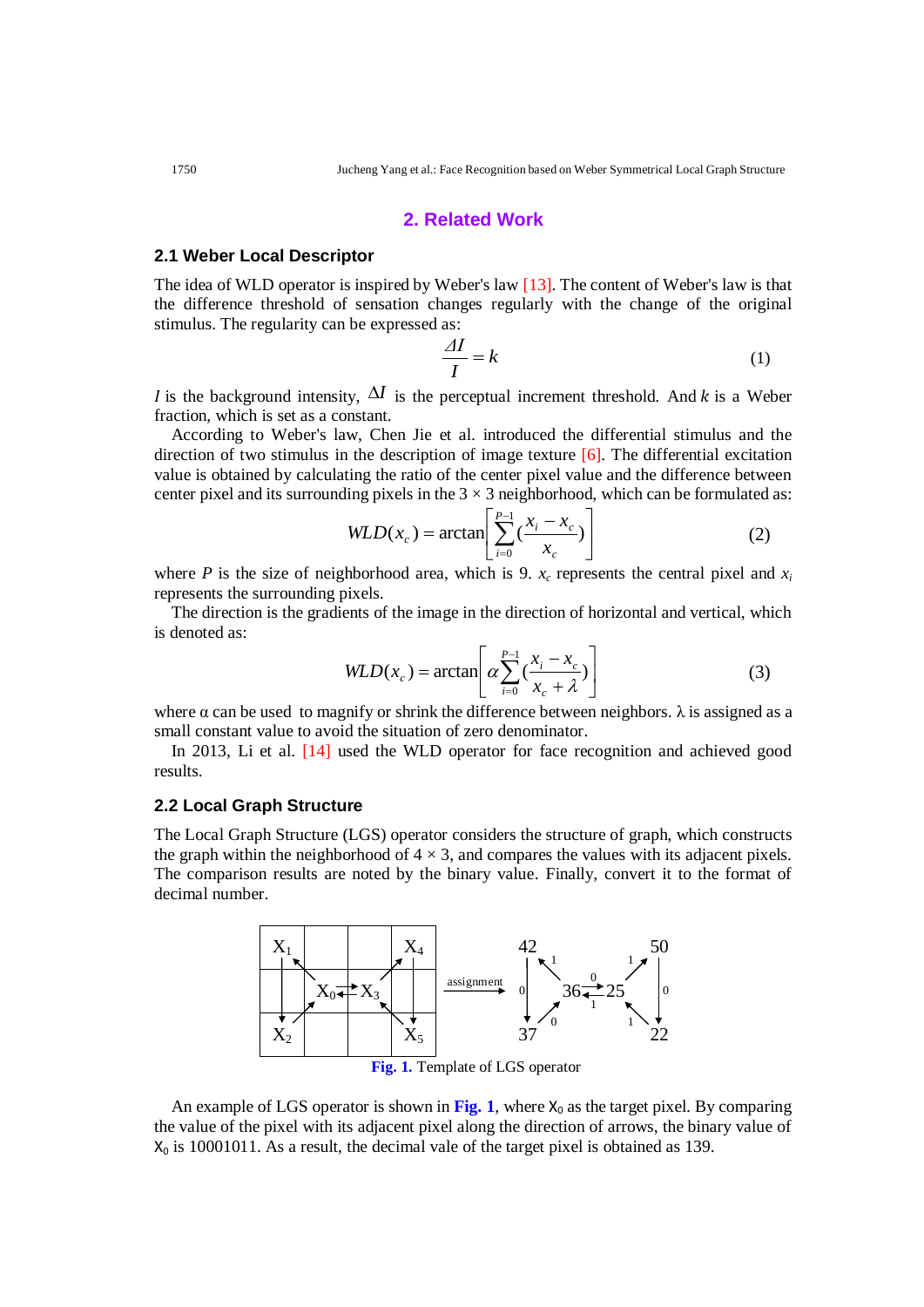In 2012, Abusham et al. [8] used the LGS operator for face recognition and achieved good results.

## **3. Proposed Method**

#### **3.1 WSLGS**

Although the success of the WLD and LGS algorithm in image feature extraction have been demonstrated, there are still many problems. The differential excitation in the algorithm of WLD only considers the contrast information between the center pixel and the surrounding pixels, which is not enough to represent the complete information of the image. On the other hand, the LGS algorithm transforms the characteristic values of the central pixels from binary to decimal format in the process of calculation, which leads to the loss of information. In order to solve these problems, we propose Weber Symmetrical Local Graph Structure algorithm, which combines these two algorithms. More specifically, WSLGS takes the  $5\times5$ neighborhood, constructs the graph structure on two diagonal directions of the center pixel, and calculates the sum of the difference of adjacent pixels in a certain order. Finally, the new differential excitation information is integrated with the original direction information in the WLD algorithm to represent the characteristic values of the center pixel.

The algorithm, Weber Symmetrical Local Graph Structure, is shown in the following formulas and graphs:



$$
WSLGS = \arctan\left(\alpha \frac{x_g}{x_m + \lambda}\right) \tag{4}
$$

$$
x_1 = |c_0 - a_1| + |a_1 - b_1| + |b_1 - b_2| + |b_3 - a_1|
$$
 (5)

$$
x_2 = |c_0 - a_3| + |a_3 - b_4| + |b_4 - b_5| + |b_5 - a_3| \tag{6}
$$

$$
x_3 = |c_0 - a_2| + |a_2 - b_2| + |b_2 - b_3| + |b_3 - a_2| \tag{7}
$$

 $x_4 = |c_0 - a_4| + |a_4 - b_7| + |b_7 - b_6| + |b_6 - a_4|$ (8)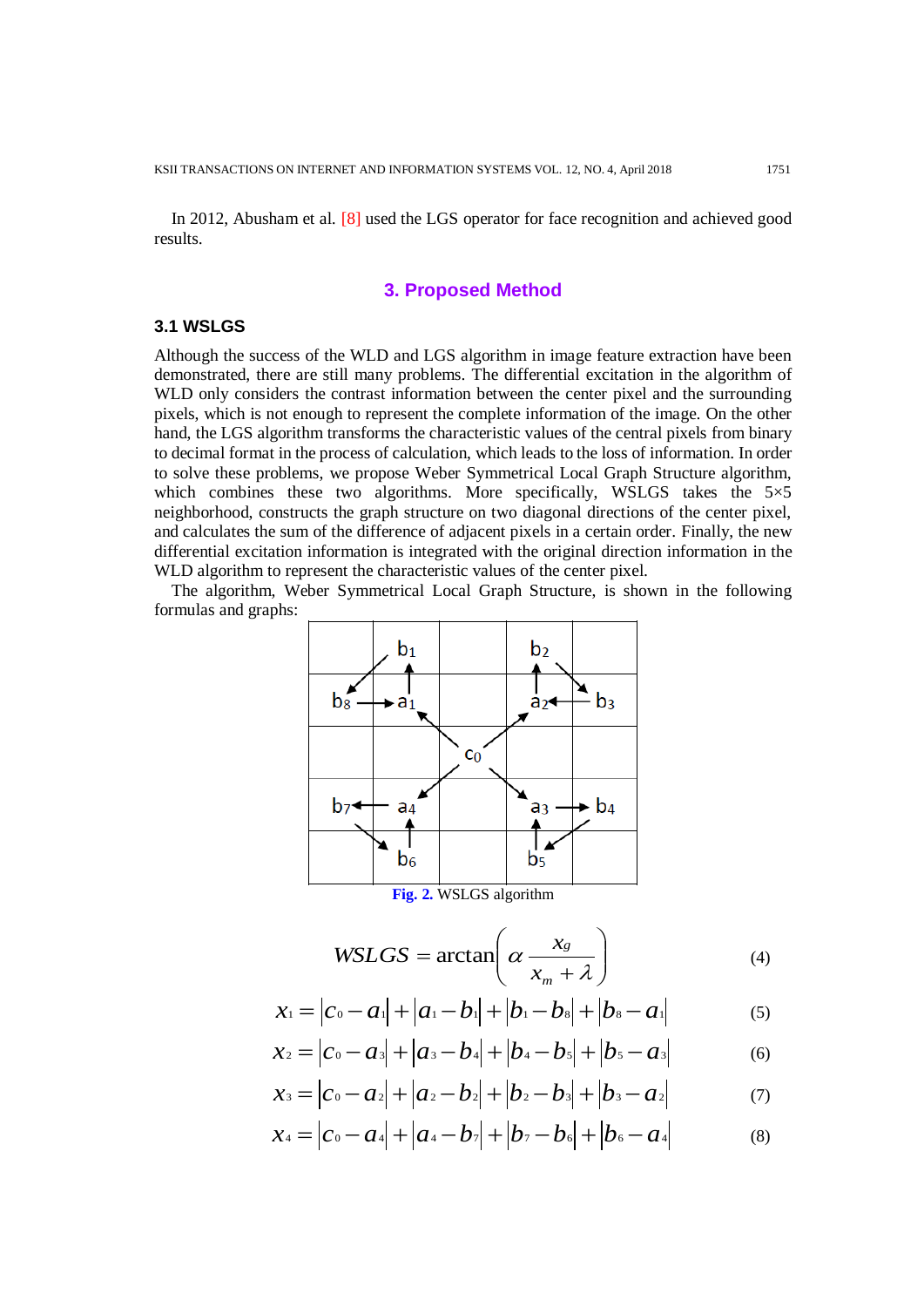$$
x_8 = x_1 + x_2 + x_3 + x_4 \tag{9}
$$

$$
x_m = \frac{1}{13} \left( c_0 + \sum_{i=1}^4 a_i + \sum_{j=1}^8 b_j \right) \tag{10}
$$

where  $x_1$ ,  $x_2$ ,  $x_3$  and  $x_4$  are the sum of the differences between adjacent pixels in the northwest, southeast, northeast and southwest of the center pixel respectively.  $x<sub>g</sub>$  is the sum of the four directions, which is the sum of the differences between adjacent pixels in the graph constructed in two diagonal directions in the neighborhood, *x<sup>m</sup>* is the average value of the pixels involved in the graph structure. According to the empirical values,  $\alpha$  and  $\lambda$  were 3 and  $1 \times 10^{-7}$ , respectively [15].

Compared with LGS algorithm, the WSLGS algorithm makes up the information loss problem caused by the conversion between binary and decimal. Moreover, the constructed graph structure has a larger coverage and contains more accurate feature information compared to the SLGS. In addition, the final characteristic values include two kinds of information by applying of Weber's law, which are the differential excitation and the direction. Thus, the WSLGS algorithm is more robust and makes significant improvement in terms of recognition rate.

#### **3.2 Dimensionality Reduction**

After the feature extraction, the size of the feature matrix could be very large. In order to avoid curve of dimensionality, we use the method of principle component analysis (PCA) [9] [10] to implement the dimensionality reduction. The principal component contribution rate is set to 0.95.

#### **3.3 Training and Classification**

After reducing the dimensionality of the feature data, we employ the Extreme Learning Machine [11] to classify. ELM is a kind of feedforward neural network algorithm proposed by Huang et al. [12]. Compared with the traditional classifier, it is not necessary to set the weight and bias of neuron nodes in each hidden layer, which has the advantages of simple calculation and fast learning speed. In our experiments, the activation function uses the sig function, and the number of hidden layer nodes is set to 2000.

## **4. Experiments and analysis**

#### **4.1 Experimental database**

Our experiments are performed on three databases, i.e., the ORL face database [16], our lab's high definition infrared face database and JAFFE face expression database [17]**.**

ORL face database was created by the AT&T Laboratory of University of Cambridge. It contains 40 people, each person is with 10 images, there are 400 face images in total. These images include changes in posture and expression. Specific examples are shown in **Fig. 3**. Our own built HD infrared face database contains 80 volunteers with different ages and gender totally. Each person has 9 photos, a total of 720 images. These images are collected from different angles. Specific examples are shown in **Fig. 4**. JAFFE database is an expression database created by Japan's ATR (Advanced Telecommunication Research Institute International). It is devoted to the study of facial expression recognition, including 10 individuals, each with 7 kinds of expressions. In the original database, the number of images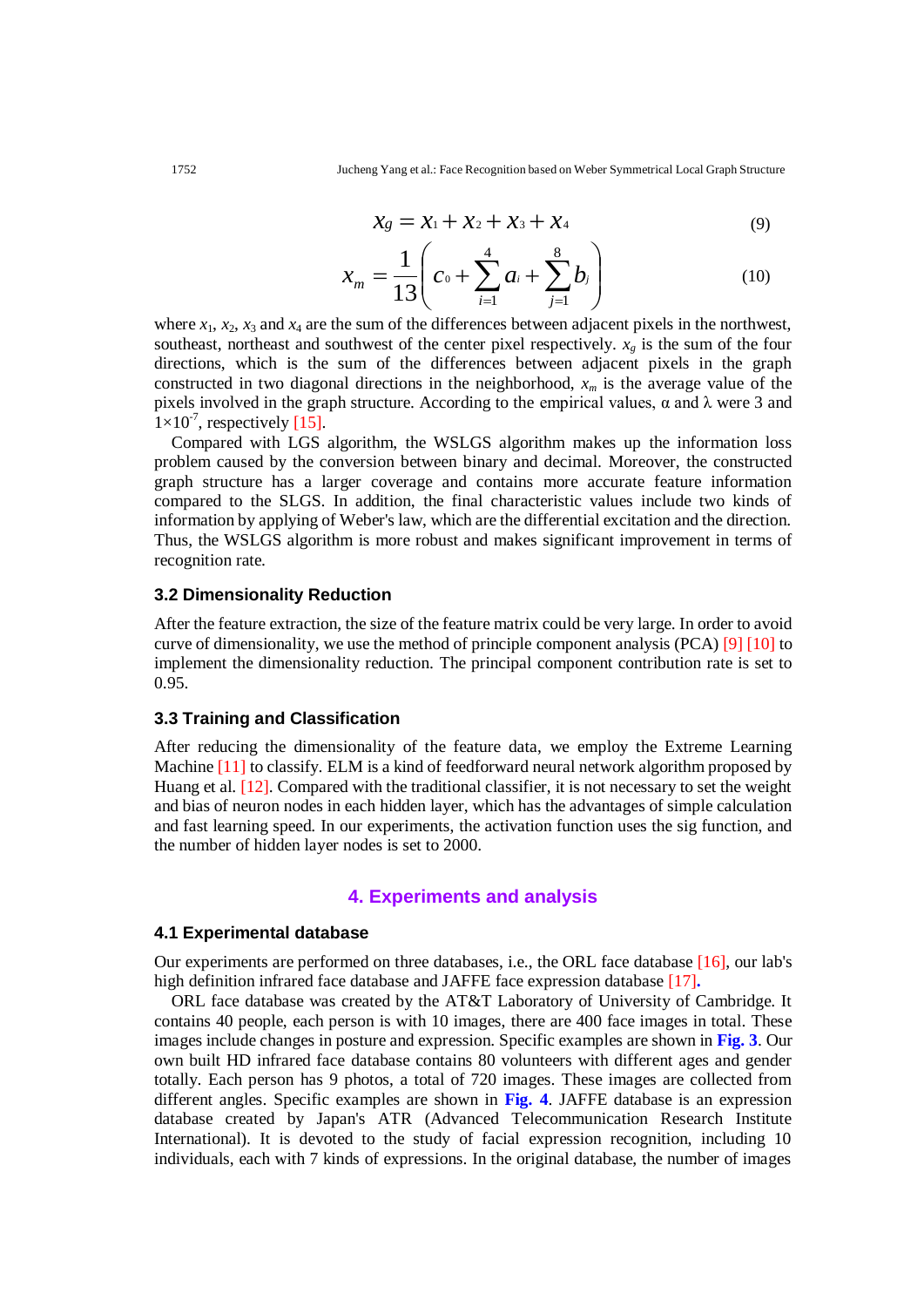per person is different, a total of 216 images. For the convenience of testing, we selected 20 images per person, a total of 200 images for the experiment. Specific examples are shown in **Fig. 5.**



**Fig. 3.** Examples of ORL face database



**Fig. 4.** Examples of HD infrared face database



**Fig. 5.** Examples of JAFFE face database

# **4.2 Experimental results on ORL face database**

We conducted experiments on the ORL face database firstly, and compare our proposed method WSLGS with LBP, LGS, WLD and SLGS. The number of training samples is 3,4,5,6, and the results are shown in **Table.1**. As can be seen from the table, the recognition rate of our proposed algorithm is higher than other algorithms under the same conditions. When the number of training samples is 6, the recognition rate using WSLGS algorithm can reach 100%.

| <b>Number of training</b><br>samples $(N)$ | <b>LBP</b> | <b>LGS</b> | WLD    | <b>SLGS</b> | <b>WSLGS</b> |
|--------------------------------------------|------------|------------|--------|-------------|--------------|
|                                            | 0.5911     | 0.5496     | 0.9382 | 0.5639      | 0.9518       |
|                                            | 0.6687     | 0.6429     | 0.9600 | 0.6233      | 0.9854       |
|                                            | 0.6665     | 0.6175     | 0.9670 | 0.6475      | 0.9890       |
|                                            | 0.7150     | 0.6663     | 0.9919 | 0.6881      | 1.0000       |

**Table 1**. Recognition rates of different algorithms on the ORL database

**Fig. 6** shows the recognition rates of LBP, LGS, WLD, SLGS and WSLGS intuitively. As can be seen from it, the curve of WSLGS is above others, which means the WSLGS has the best recognition performance.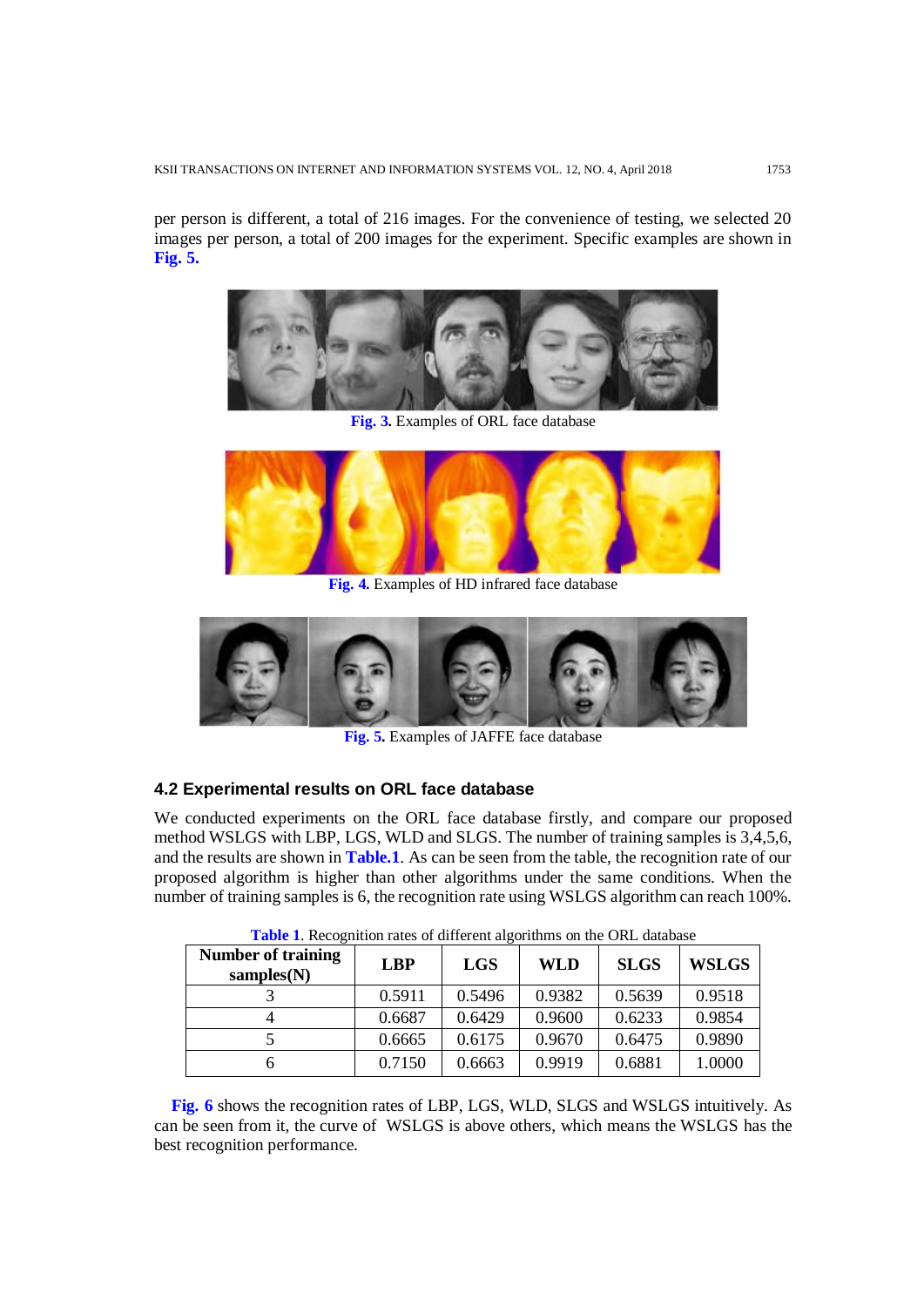

**Fig. 6.** Recognition rates of different algorithms on the ORL database

#### **4.3 Experimental results on HD infrared face database**

We also did experiments on the HD infrared face database which was built by ourselves. We compared WSLGS algorithm with LBP, LGS, WLD and SLGS. The number of training samples is 5,6,7,8, and the experimental results are shown in **Table. 2**. As can be seen from the table, the recognition rate of WSLGS algorithm is higher than the traditional algorithm under the same conditions. When the number of training samples is 8, the recognition rate is up to 100%. At the same time, the recognition rates of the other three algorithms are 54.37%, 57.50%, 98.63% and 59.13%.

| <b>Number of training</b><br>samples(N) | <b>LBP</b> | <b>LGS</b> | <b>WLD</b> | <b>SLGS</b> | <b>WSLGS</b> |
|-----------------------------------------|------------|------------|------------|-------------|--------------|
|                                         | 0.5516     | 0.4562     | 0.9200     | 0.3556      | 0.9350       |
|                                         | 0.5375     | 0.5104     | 0.9575     | 0.4233      | 0.9771       |
|                                         | 0.5250     | 0.5344     | 0.9769     | 0.4975      | 0.9881       |
|                                         | 0.5437     | 0.5750     | 0.9863     | 0.5913      | 1.0000       |

**Table 2**. Recognition rates of different algorithms on the HD infrared face database

**Fig. 7** is a line chart displaying the recognition rates of LBP, LGS, WLD, SLGS and WSLGS on the HD infrared face database. As we can see from it, WSLGS has the best performance because it has the best recognition rates no matter what the number of training samples used.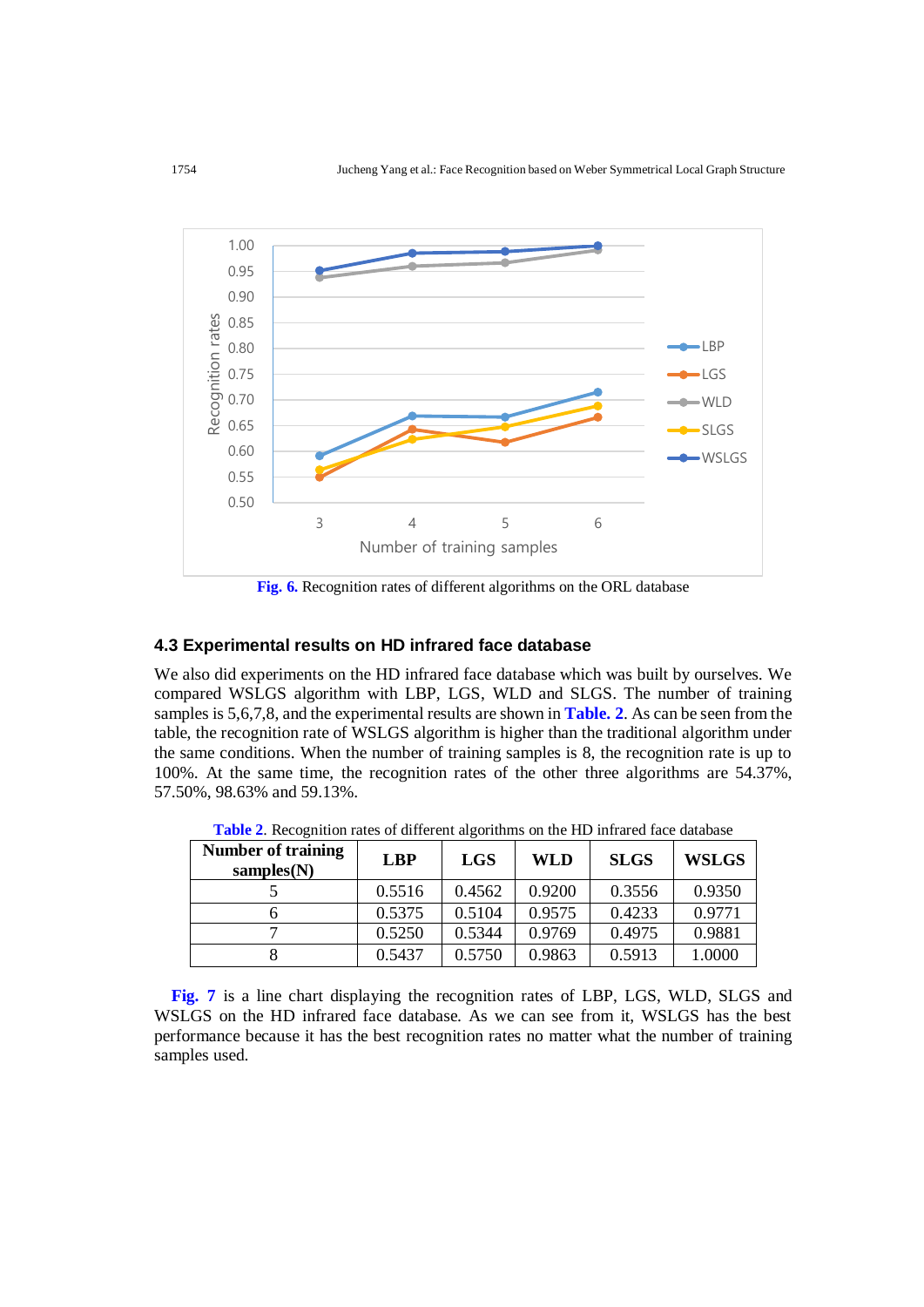

**Fig.7.** Recognition rates of different algorithms on the HD infrared face database

# **4.4 Experimental results on JAFFE face database**

In order to verify the robustness of our proposed algorithm, we also completed the experiment on JAFFE, which was devoted to facial research. The training samples for the LBP, LGS, WLD, SLGS and WSLGS algorithms are selected as 3, 4, 5, 6, 7, 8, and the experimental results are shown in **Table 3**. It is clear from the table that the recognition rate of WSLGS algorithm is higher than the traditional algorithms. When the number of training samples is 8, the recognition rate of LBP, LGS, WLD and SLGS is 92.08%, 84.25%, 91.75% and 88.67% respectively. And the recognition rate of our proposed method can reach 99.92%.

| <b>Number of training</b><br>samples $(N)$ | <b>LBP</b> | <b>LGS</b> | <b>WLD</b> | <b>SLGS</b> | <b>WSLGS</b> |
|--------------------------------------------|------------|------------|------------|-------------|--------------|
|                                            | 0.7947     | 0.6212     | 0.8471     | 0.7706      | 0.9000       |
|                                            | 0.8563     | 0.7344     | 0.8913     | 0.8531      | 0.8988       |
|                                            | 0.8620     | 0.7467     | 0.9120     | 0.8473      | 0.8967       |
| 6                                          | 0.8600     | 0.7371     | 0.9221     | 0.8414      | 0.9357       |
| 7                                          | 0.9031     | 0.8154     | 0.9192     | 0.8792      | 0.9415       |
| 8                                          | 0.9208     | 0.8425     | 0.9175     | 0.8867      | 0.9992       |

**Table 3.** Recognition rates of different algorithms on the JAFFE face database

**Fig. 8** shows the recognition rate of each algorithm using a line chart. We can clearly see that the WSLGS algorithm is located at the top of the line chart, which means that compared with the traditional algorithm, WSLGS algorithm has the best performance.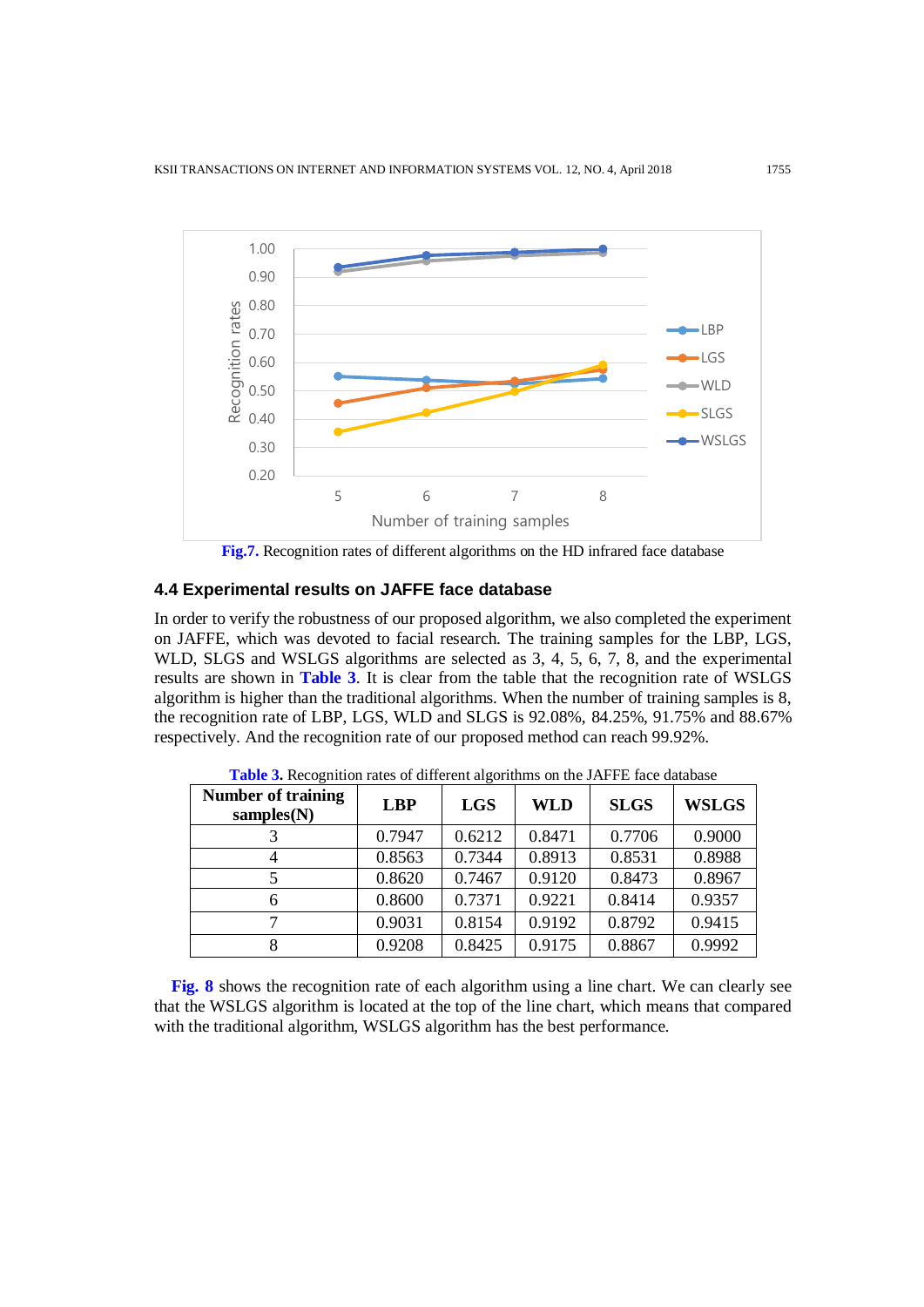

**Fig. 8.** Recognition rates of different algorithms on the JAFFE face database

# **4.4 ROC curves**

In order to further investigate the superiority of our proposed method, we carry out experiments on the same database and draw the ROC curves as shown in **Fig. 9**.



**Fig. 9.** ROC curves of different algorithms

The smaller EER, the higher overall performance of algorithms. The above diagram represents the ROC curve of different algorithms. We can realize from it that the EER of the LBP is approximately 0.12, the LGS is approximately 0.15, the SLGS is approximately 0.18, the WLD is approximately 0.04, but our WSLGS is less than 0.01. It's clearly seen that our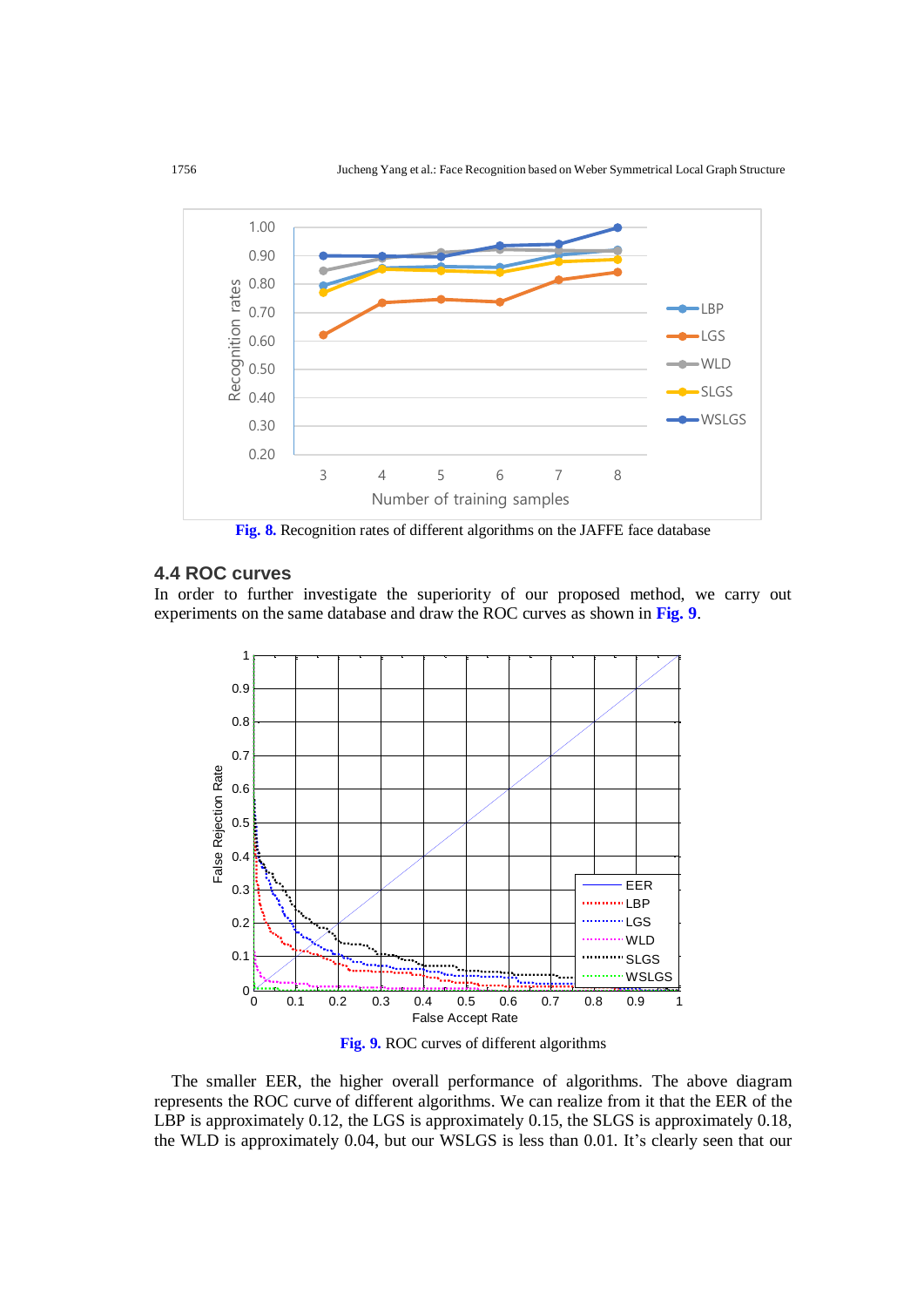algorithm's curve is located below the traditional algorithms which means the identification error of WSLGS is the smallest and the recognition rate is the best.

## **4.5 Comparison of the processing time**

In addition to the comparison of the recognition rate, we also test the processing time of the same image with the methods of LBP, LGS, WLD, SLGS and proposed method WSLGS. The experimental results are shown in **Table 4**. As can be seen from the table, the WSLGS algorithm requires the shortest time to process an image.

| <b>Algorithms</b>                 | <b>LBP</b> | <b>LGS</b> | WLD    | <b>SLGS</b> | <b>WSLGS</b> |
|-----------------------------------|------------|------------|--------|-------------|--------------|
| <b>Processing</b><br>time(second) | 0.2839     | 0.2917     | 0.0640 | 0.2948      | 0.0530       |

**Table 4.** The Processing time of different algorithms

## **5. Conclusion**

In this paper, we proposed Weber Symmetrical Local Graph Structure, which is used to extract the features of face images. This algorithm constructs the graph structure from the diagonal direction in the neighborhood of  $5 \times 5$ , and then combines it with the direction with the differential excitation information according to Weber's law. Finally, the eigenvalues of the image are obtained. The overall structure used in the calculation of eigenvalues is more suitable for human faces, and the  $5 \times 5$  neighborhoods can also ensure that some of the more obvious overall features of the face are not too small to be undetectable. So WSLGS algorithm is more suitable for face recognition than traditional algorithms. We implemented the algorithm in the ORL database, our own built high definition infrared face database and JAFFE database. The experimental results demonstrated that the recognition rate of WSLGS algorithm is better than the traditional algorithms, and the processing time is lower than the traditional algorithms. In the future, we will try to further improve the WSLGS algorithm, hoping to be applied to other areas of biometrics, such as finger vein recognition.

#### **References**

- [1] W. Zhao, R. Chellappa, P. J. Phillips, and A. Rosenfeld, "Face recognition: A literature survey," *ACM computing surveys (CSUR)*, vol. 35, no. 4, pp. 399–458, 2003. [Article \(CrossRef Link\)](https://doi.org/10.1145/954339.954342)
- [2] H. Yu and J. Yang, "A direct LDA algorithm for high-dimensional data—with application to face recognition," *Pattern recognition*, vol. 34, no. 10, pp. 2067–2070, 2001. [Article \(CrossRef Link\)](https://doi.org/10.1016/S0031-3203(00)00162-X)
- [3] Ojala, Timo, Matti Pietikainen, and David Harwood. "Performance evaluation of texture measures with classification based on Kullback discrimination of distributions," in *Proc. of Pattern Recognition, 1994. Vol. 1-Conference A: Computer Vision & Image Processing., Proceedings of the 12th IAPR International Conference on*. Vol. 1. IEEE, vol. 1, pp. 582–585, 1994. [Article \(CrossRef Link\)](http://ieeexplore.ieee.org/abstract/document/576366/)
- [4] M. Heikkilä, M. Pietikäinen, and C. Schmid, "Description of interest regions with local binary patterns," *Pattern recognition*, vol. 42, no. 3, pp. 425–436, 2009. [Article \(CrossRef Link\)](https://doi.org/10.1016/j.patcog.2008.08.014)
- [5] X. Yang, X. Gao, and Q. Tian, "Polar embedding for aurora image retrieval," *IEEE Transactions on Image Processing*, vol. 24, no. 11, pp. 3332–3344, 2015. [Article \(CrossRef Link\)](https://doi.org/10.1109/TIP.2015.2442913)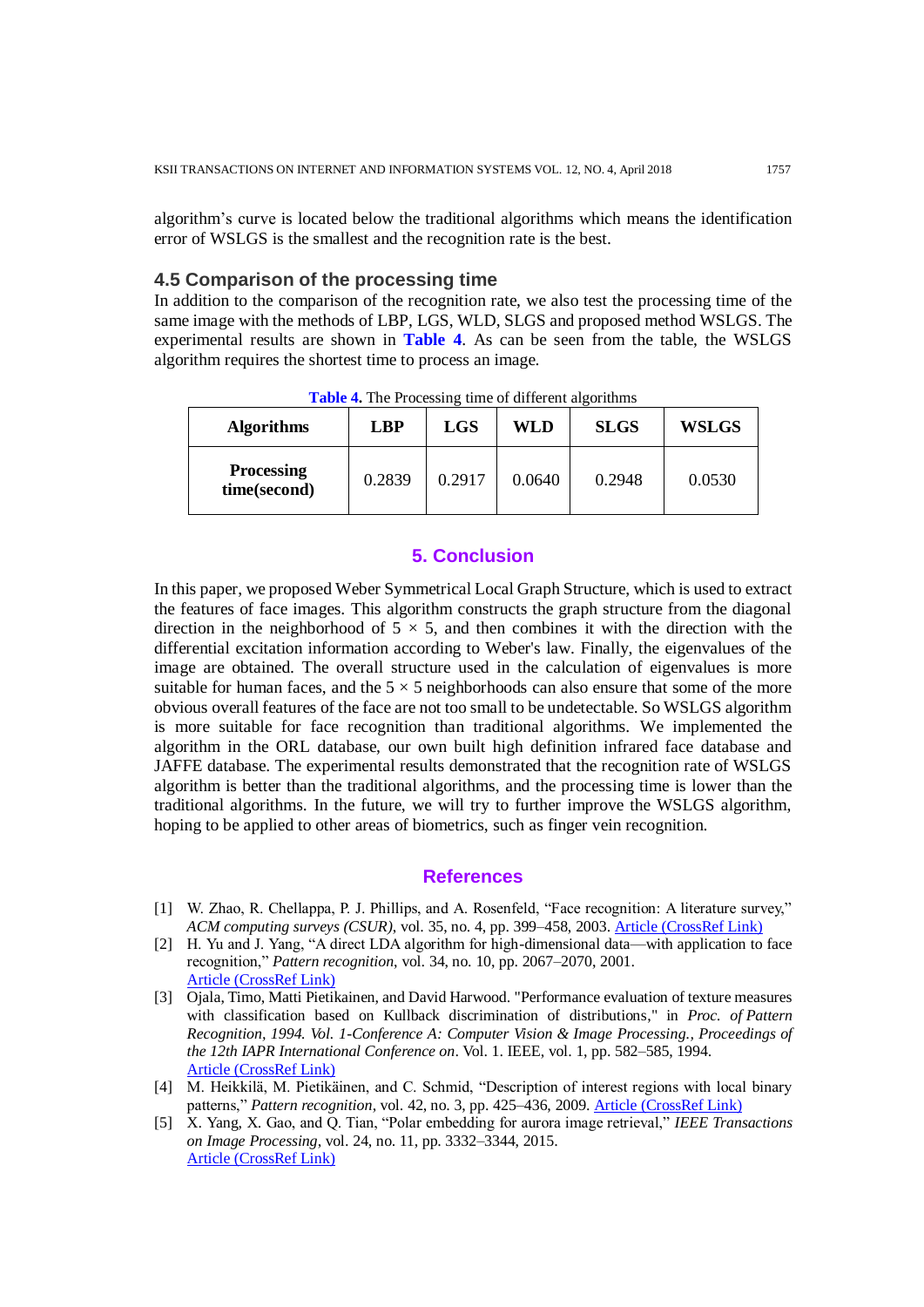- [6] J. Chen *et al.*, "WLD: A robust local image descriptor," *IEEE transactions on pattern analysis and machine intelligence*, vol. 32, no. 9, pp. 1705–1720, 2010. [Article \(CrossRef Link\)](https://doi.org/10.1109/TPAMI.2009.155)
- [7] Abusham, Eimad EA, and Housam K. Bashir. "Face recognition using local graph structure (LGS)," in *Proc. of International Conference on Human-Computer Interaction*. Springer, Berlin, Heidelberg, pp. 169–175, 2011. [Article \(CrossRef Link\)](https://link.springer.com/chapter/10.1007/978-3-642-21605-3_19)
- [8] M. F. A. Abdullah, M. S. Sayeed, K. S. Muthu, H. K. Bashier, A. Azman, and S. Z. Ibrahim, "Face recognition with symmetric local graph structure (slgs)," *Expert Systems with Applications*, vol. 41, no. 14, pp. 6131–6137, 2014[.Article \(CrossRef Link\)](https://doi.org/10.1016/j.eswa.2014.04.006)
- [9] Y. Luo, T. Zhang, and Y. Zhang, "A novel fusion method of PCA and LDP for facial expression feature extraction," *Optik-International Journal for Light and Electron Optics*, vol. 127, no. 2, pp. 718–721, 2016. [Article \(CrossRef Link\)](http://www.sciencedirect.com/science/article/pii/S0030402615015156)
- [10] M. Turk and A. Pentland, "Eigenfaces for recognition," *Journal of cognitive neuroscience*, vol. 3, no. 1, pp. 71–86, 1991. [Article \(CrossRef Link\)](https://doi.org/10.1162/jocn.1991.3.1.71)
- [11] G.-B. Huang, Q.-Y. Zhu, and C.-K. Siew, "Extreme learning machine: theory and applications," *Neurocomputing*, vol. 70, no. 1, pp. 489–501, 2006. [Article \(CrossRef Link\)](https://doi.org/10.1016/j.neucom.2005.12.126)
- [12] W. Zong and G.-B. Huang, "Face recognition based on extreme learning machine," *Neurocomputing*, vol. 74, no. 16, pp. 2541–2551, 2011. [Article \(CrossRef Link\)](https://doi.org/10.1016/j.neucom.2010.12.041)
- [13] Chen, Jie, et al. "A robust descriptor based on weber's law," in *Proc. of Computer Vision and Pattern Recognition, 2008. CVPR 2008. IEEE Conference on*. IEEE, pp. 1–7, 2008. [Article \(CrossRef Link\)](http://ieeexplore.ieee.org/abstract/document/4587644/)
- [14] S. Li, D. Gong, and Y. Yuan, "Face recognition using Weber local descriptors," *Neurocomputing*, vol. 122, pp. 272–283, 2013. [Article \(CrossRef Link\)](https://doi.org/10.1016/j.neucom.2013.05.038)
- [15] B. Wang, W. Li, W. Yang, and Q. Liao, "Illumination normalization based on weber's law with application to face recognition," *IEEE Signal Processing Letters*, vol. 18, no. 8, pp. 462–465, 2011. [Article \(CrossRef Link\)](https://doi.org/10.1109/LSP.2011.2158998)
- [16] F. S. Samaria and A. C. Harter, "Parameterisation of a stochastic model for human face identification," in *Proc. of Proceedings of the Second IEEE Workshop on, presented at the Applications of Computer Vision*, *1994.*, pp. 138–142, 1994. [Article \(CrossRef Link\)](https://doi.org/10.1109/ACV.1994.341300)
- [17] M. J. Lyons, J. Budynek, and S. Akamatsu, "Automatic classification of single facial images," *IEEE transactions on pattern analysis and machine intelligence*, vol. 21, no. 12, pp. 1357–1362, 1999. [Article \(CrossRef Link\)](https://doi.org/10.1109/34.817413)



**Jucheng Yang** is a professor with the College of Computer Science and Information Engineering, Tianjin University of Science and Technology, Tianjin, P.R. China. He received his B.S. degree from South-Central University for Nationalities, China, M.S. and Ph.D. degrees from Chonbuk National University, Republic of Korea. He did his postdoctoral work at the Advanced Graduate Education Center of Jeonbuk for Electronics and Information Technology-BK21 (AGECJEIT-BK21) in Chonbuk National University. He has published over 80 papers in related international journals and conferences, such as IEEE Trans. on HMS, Expert Systems with Applications, IEEE Systems Journal and so on. He has served as editor of five books in biometrics (Intech publisher). He owns seven patents in biometrics. His research interests include image processing, biometrics, pattern recognition, and neural networks.

E-mail: jcyang@tust.edu.cn.